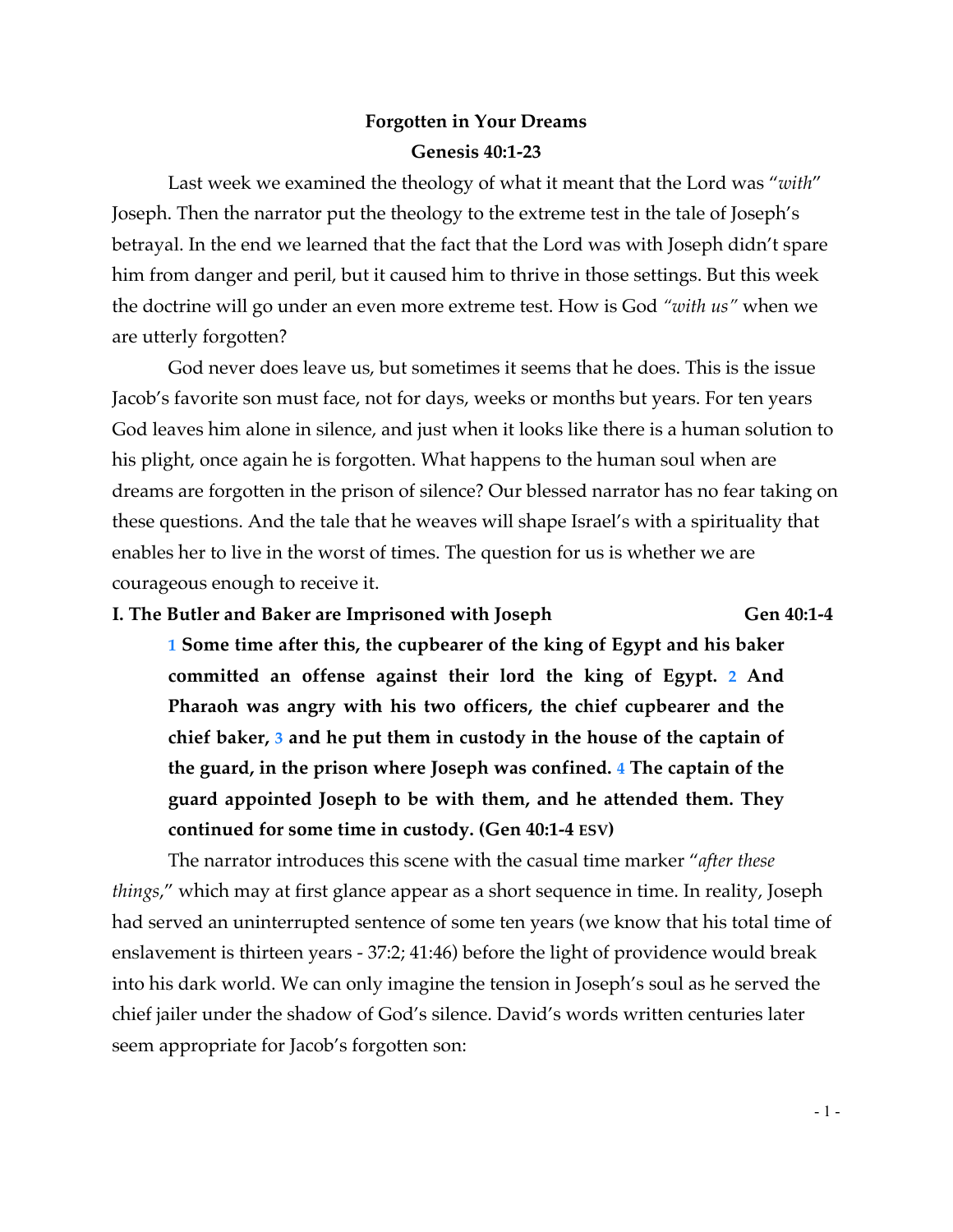# Why do You stand afar off, O LORD? Why do You hide *Yourself* in times of trouble?

# Psalm 10:1

or

How long, O LORD? Will You forget me forever? How long will You hide Your face from me? How long shall I take counsel in my soul, *Having* sorrow in my heart all the day? How long will my enemy be exalted over me?

#### Psalm 13:1,2

But when we seem to be past the breaking point, God does break the silence and opens a door of hope for Joseph through a surprising turn of events. Two of Pharaoh's chief officials, his chief cupbearer and chief baker end up in the same prison (called the *beth ha-Sohar* - used eight times).<sup>1</sup> In contrast to Joseph, however, they were punished for legitimate wrong doing which "*infuriated*" the king . These high-ranking officials supervised the protection of his food and drink and therefore were among the most trusted individuals in the empire and sometimes had significant political influence.<sup>2</sup> With that in mind we can only imagine what anger a breach of trust might cause.

To their surprise when they arrive in the royal prison rather than being treated with contempt by the prison warden, they are served with courteous care and tender concern. Little does Joseph know that God will use this unlikely encounter behind prison doors to open palace doors.

**II. Joseph Interprets their dreams Gen 40:5-19**

**A. God breaks into prison by a dream 40:5-8**

**5 And one night they both dreamed—the cupbearer and the baker of the king of Egypt, who were confined in the prison—each his own dream, and each dream with its own interpretation. (v. 5)**

Into that confining place God breaks in through a dream in the night, giving each man his own dream and each dream with its own interpretation. Dreams figured large in the Egyptian world as a way of predicting the future. Egypt had professional schools (called "*houses of life*") that specialized in the interpretation of dreams.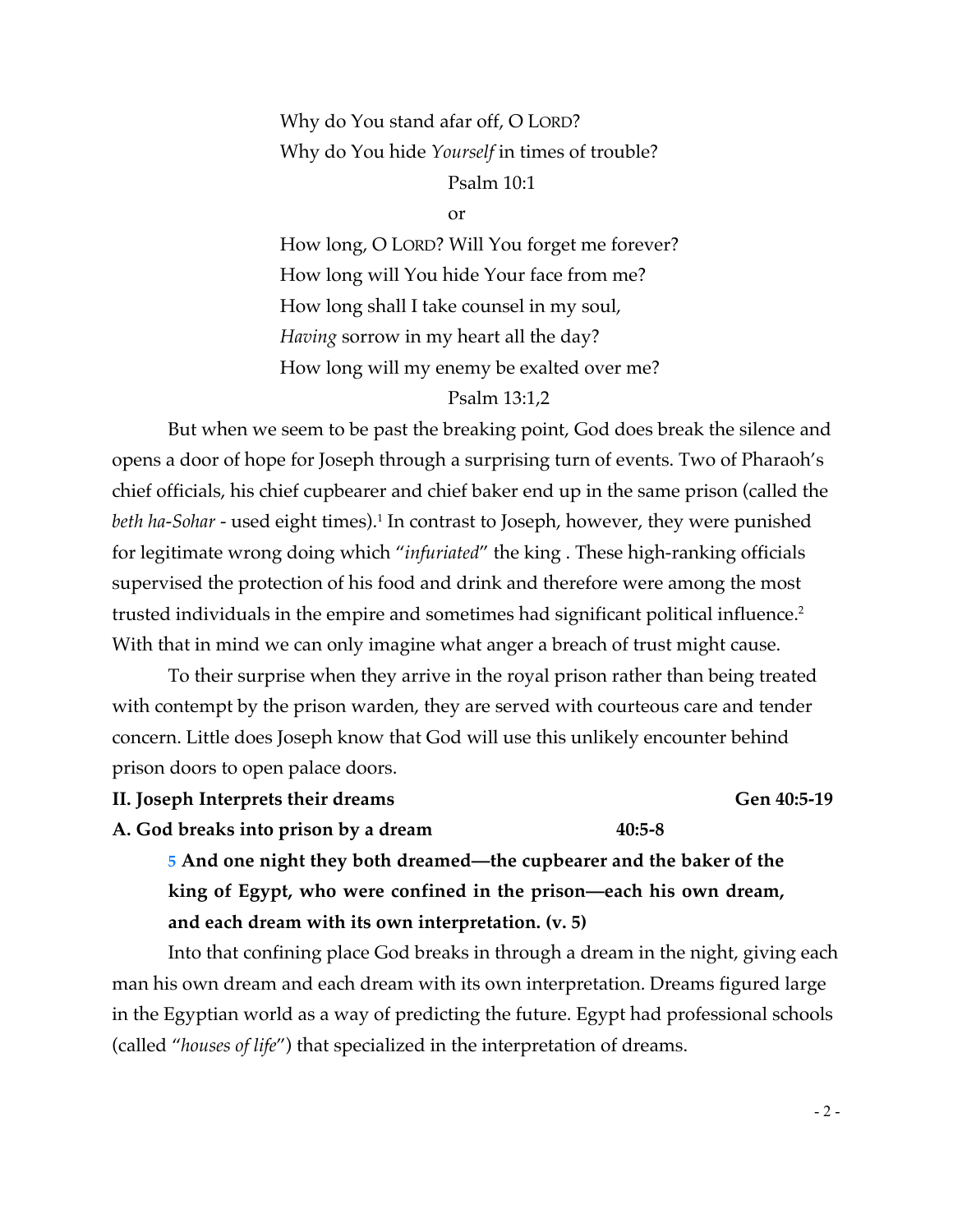Typical of God's methods, he often uses a medium highly valued in a culture and usurps it for his own ends to demonstrate his lordship overall all. Our text affirms that only God can reveal the future and reigns supreme over all imperial powers. As Sarna observes,

Despite the fact that Israel shared with its pagan neighbors a belief in the reality of dreams as a medium of divine communication, it never developed, as in Egypt and Mesopotamia, a class of professional interpreters or a dream literature. In the entire Bible, only two Israelites engage in the interpretation of dreams – Joseph and Daniel -and significantly enough, each serves a pagan monarch, the one in Egypt, the other in Mesopotamia, precisely the lands in which oneiromancy flourished."3

The two differing dreams on the same night fill the king's prisoners with tremendous apprehension as to their potential fate.

**6 When Joseph came to them in the morning, he saw that they were troubled. 7 So he asked Pharaoh's officers who were with him in custody in his master's house, "Why are your faces downcast today?" 8 They said to him, "We have had dreams, and there is no one to interpret them." And Joseph said to them, "Do not interpretations belong to God? Please tell them to me." (vv. 6-8)**

Joseph's noble character is demonstrated by the care he gives to all in every circumstance, whether to royalty in Potiphar's house or prisoners in the king's prison. Not only does he fulfill his external duties, he also probes into the internal welfare of those under his charge. As Westermann suggests, "Human empathy releases the whole of what follows."4 Joseph's care grants the king's officials the freedom to be vulnerable and to open their hearts to him. They have had significant dreams, but they lack qualified interpreters. In response Joseph doesn't even blush in challenging their worldview that interpretations belong to God alone, and that God has granted him that gift. As Wenham states, "it is not learning but inspiration that matters."5

Joseph invites these two royal officials to them to tell him their dreams, to which the cupbearer appears most eager.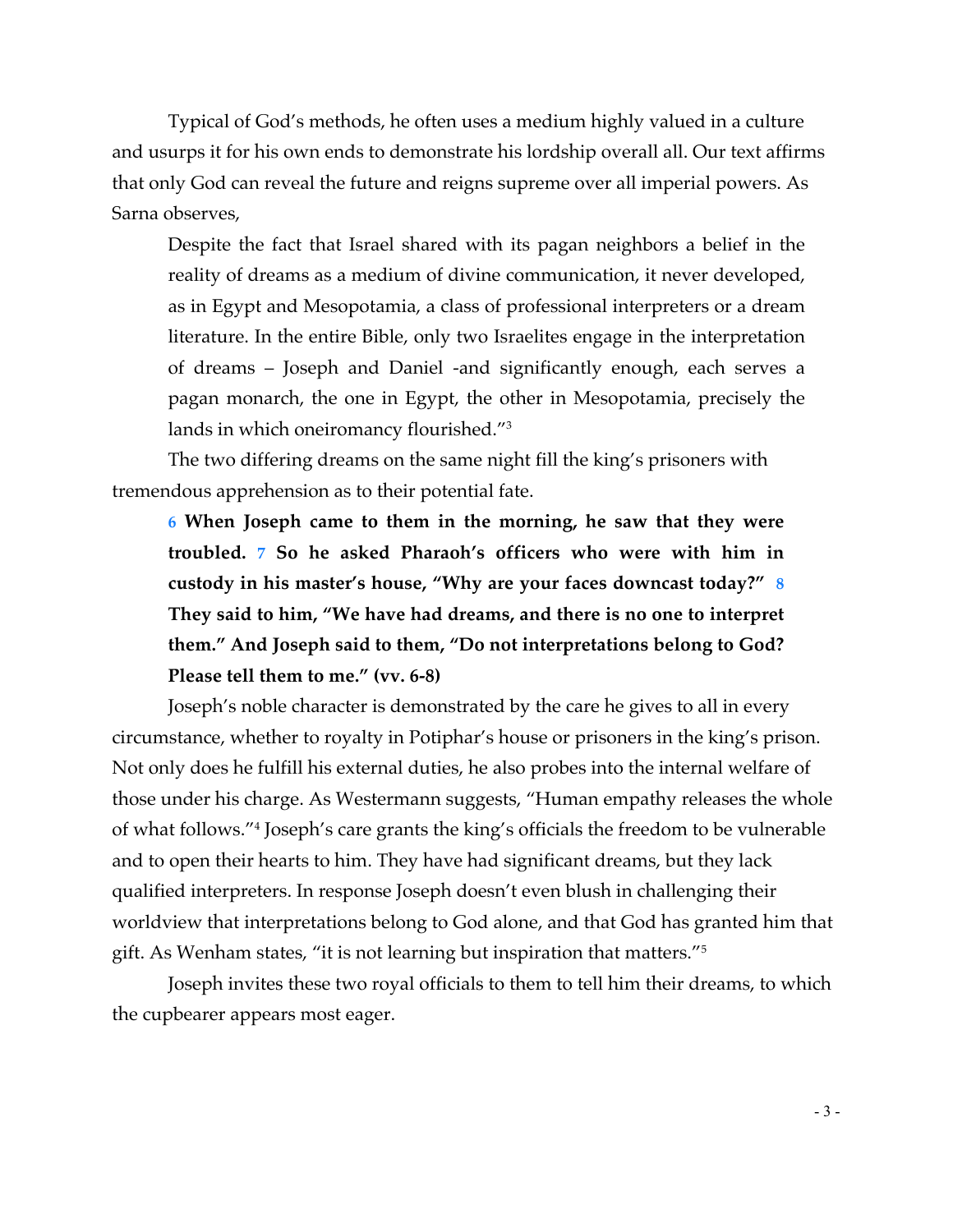#### **B. The cupbearer's dream and interpretation 40:9-15**

**9 So the chief cupbearer told his dream to Joseph and said to him, "In my dream there was a vine before me, 10 and on the vine there were three branches. As soon as it budded, its blossoms shot forth, and the clusters ripened into grapes. 11 Pharaoh's cup was in my hand, and I took the grapes and pressed them into Pharaoh's cup and placed the cup in Pharaoh's hand."**

The cupbearer's dream is built on the number three. First the vine has three branches, then "time is speeded up as he looks at the vine, and in a rapid blur the vine moves from bud to blossom to ripened grapes to wine."6 Then in three movements the all-important cup moves from his hand to the Pharaoh's hand, an apt metaphor for his restoration to office.

**12 Then Joseph said to him, "This is its interpretation: the three branches are three days. 13 In three days Pharaoh will lift up your head and restore you to your office, and you shall place Pharaoh's cup in his hand as formerly, when you were his cupbearer.**

There is not a lot of interpretation needed by Joseph, except for the three branches that signify three days, which Joseph probably knows is Pharaoh's birthday when he will decide their fate. It was typical on feast days, like birthdays and anniversaries, for the Pharaoh to grant amnesties. On that day he tells the cupbearer Pharaoh will "lift up" his head, a suitable image for his welcome back into the presence of the king. Joseph then seizes on the this new relationship as an opportunity for his own release.

**14 Only remember me, when it is well with you, and please do me the kindness to mention me to Pharaoh, and so get me out of this house. 15 For I was indeed stolen out of the land of the Hebrews, and here also I have done nothing that they should put me into the pit." (vv. 14-15)**

In these words we are given a rare look into Joseph's heart. He is a man of strong faith ("*when it goes well with you*") and yet, one in desperate need of human "kindness" (*hesed* is better translated as "covenant loyalty"). What a different Joseph we find from the youth who arrogantly imposed his dreams on his family. For the first time in his story, the narrator reveals Joseph being vulnerable about his pain to a stranger.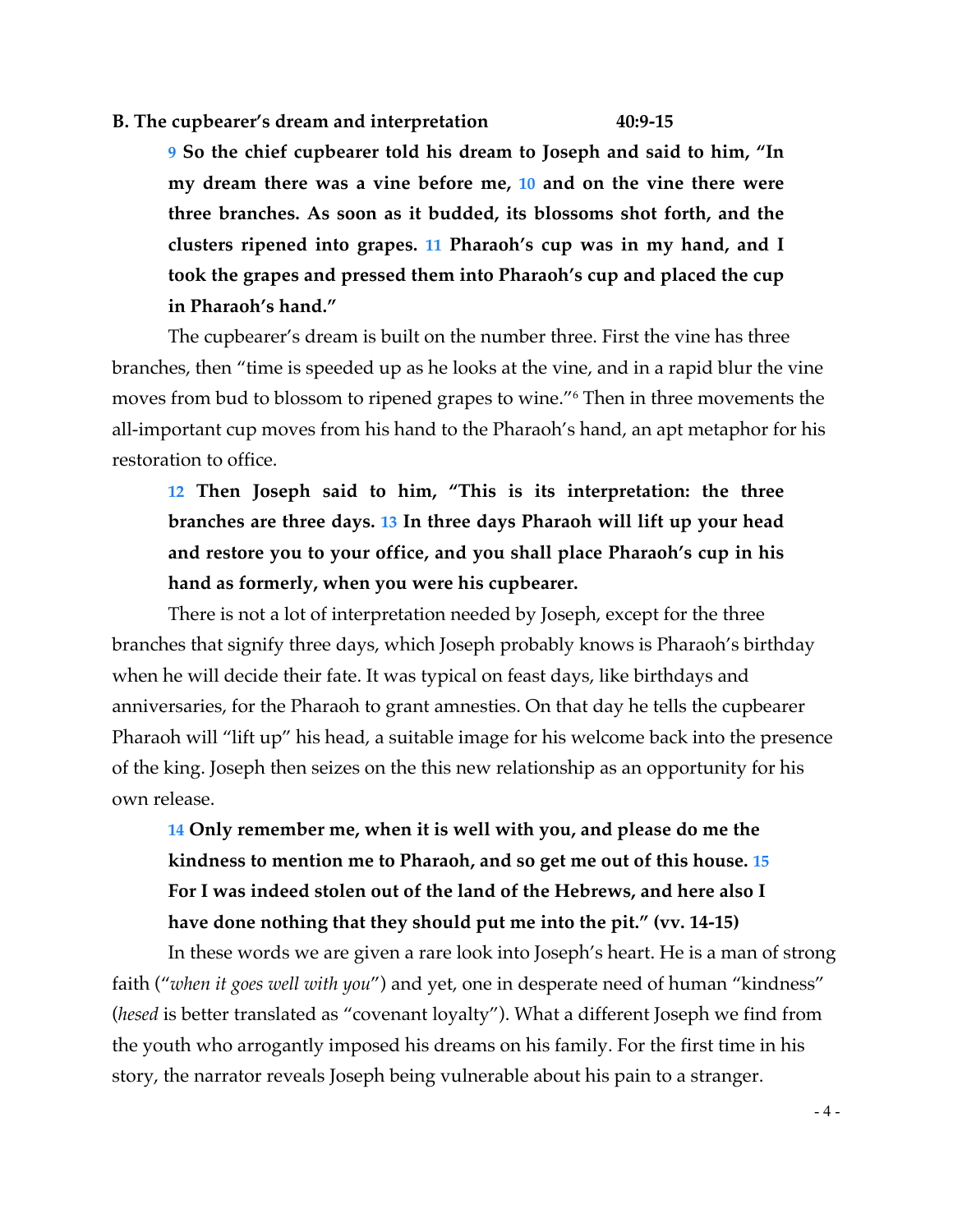Not once, but twice, has he been treated unjustly and ended up in a "pit" (37:24). First he was kidnapped to Egypt, and once in Egypt he was subject to betrayal. And now with a decade of humility in his soul, he reaches out to this fellow prisoner for empathy and the gift of loyalty, hoping that through this "human" connection his divine dreams may find fulfillment.

This is an admirable quality for any believer. Divine gifts do not negate our need for a reciprocal touch of human kindness. The apostle Paul at the end of his life speaks like a prophet when he tells Timothy that he knows his death draws nigh, and he confidently awaits the crown of righteousness. Yet in the very next breath, he pleads for Timothy to come soon and to meet his pressing needs in prison (2 Tim 4:6-13). God keeps even the "greatest" vulnerable and weak to enhance relationships.

As one unjustly accused, the cupbearer should easily identify with Joseph's plight and be eager to help secure his release. Meanwhile the baker having heard the good outcome of the cupbearer's dream now finds the courage to come forward with his dream.

#### **C. The Baker's dream and interpretation 40:16-19**

**16 When the chief baker saw that the interpretation was favorable, he said to Joseph, "I also had a dream: there were three cake baskets on my head, 17 and in the uppermost basket there were all sorts of baked food for Pharaoh, but the birds were eating it out of the basket on my head."**

Waltke makes the acute observation that "The willingness of the cupbearer to share his dream suggests his innocence; he has nothing to hide. By contrast, the guilty baker will not share his until he hears a favorable interpretation for the cupbearer."7 In his dream the baker looks like a circus clown balancing a banquet on top of his head. The description of the dream conforms well to Egyptian customs. Sarna explains that in Egyptian texts "No less than fifty-seven varieties of bread and thirty-eight types of cake are **attested**"8 to. What is rather unsettling, however, is that the baker makes no attempt to ward off threatening intruders to this sumptuous banquet (contrast Abraham in 15:11) who seem to come in at will.

Joseph, once again, under divine inspiration has no trouble interpreting the significance of the dream.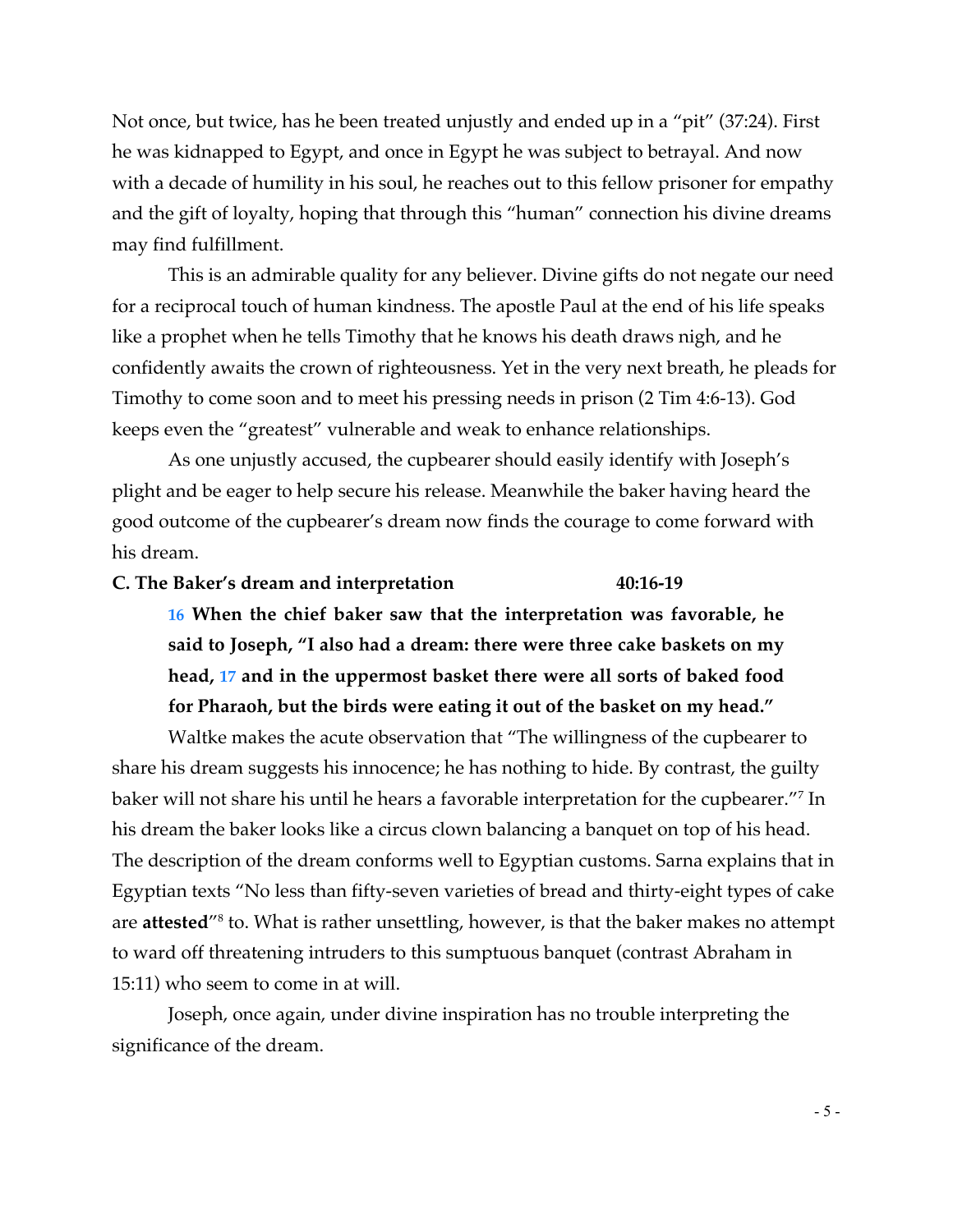**18 And Joseph answered and said, "This is its interpretation: the three baskets are three days. 19 In three days Pharaoh will lift up your head from you!—and hang you on a tree. And the birds will eat the flesh from you." (vv. 18-19)**

As Joseph explains the dream to the chief baker, he leaves his ultimate fate in suspense until the last possible moment. At first the repetitive imagery of "*threes*" and "*lift up your head*" sounds predictable and comforting; that is until the final metaphor literally turns on its "head." Now instead of indicating his restoration to office the image of *"lift up your head"* implies the most shameful death imaginable. The baker will be beheaded, his body impaled on a pole, and finally, instead of a decent burial, birds will peck away at his exposed corpse.

Two men with two different dreams are now slated for two vastly different destinies. We can only wonder how differently they must have slept that night! One would wake to life, the other to death. And for Joseph, perhaps now for the first time in ten years he went to bed with a glimmer of hope for his future release.

**III. The fulfillment of the dreams Gen 40:20-23**

**20 On the third day, which was Pharaoh's birthday, he made a feast for all his servants and lifted up the head of the chief cupbearer and the head of the chief baker among his servants. 21 He restored the chief cupbearer to his position, and he placed the cup in Pharaoh's hand. 22 But he hanged the chief baker, as Joseph had interpreted to them. (vv. 20-22)**

In three days time Joseph's interpretations worked out exactly as he predicted. The actions read exactly as they were scripted. And just as Joseph predicted, on this day the heads of Pharaoh's two chief officials were lifted up, one metaphorically, the other literally. The chief cupbearer was fully reinstated in his office, while the chief baker was impaled on a tree. The accuracy of Joseph's inspiration fills the reader with enthusiasm and hope for his immediate release, as we expect the cupbearer in appreciation to give credit where credit is due. But Joseph's hopes are dashed as quickly as they were raised.

**23 Yet the chief cupbearer did not remember Joseph, but forgot him.(v. 23)**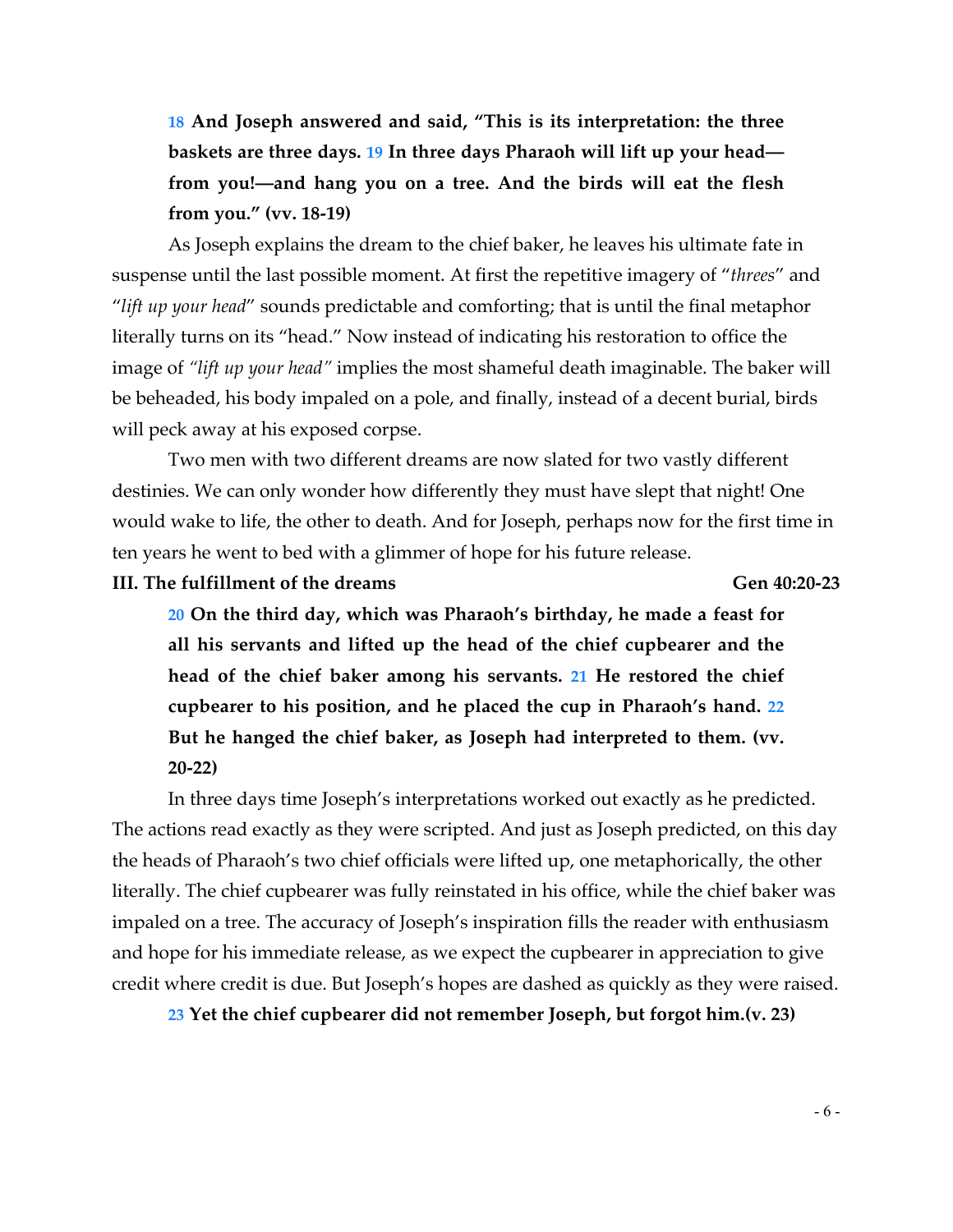Caught up in the glory of Pharaoh's party and the thrill of his own fortune, the cupbearer totally forgot the one who had cared for him in prison. To fail to remember in Scripture is not a mental lapse, but a moral one. And in this instance the severity is emphasized by the painful echo "*forgot him*." As Waltke writes, "The wrongly accused cupbearer should identify with Joseph. His insensitivity to Joseph's plight is inexcusable."9 So Joseph's hopes that divine providence had opened a door for his release through a human agent are deflated, and it will be another two years before he is indeed remembered, this time through another set of dreams. Where does all this leave Joseph? Where does it leave us? Brueggemann sums up Joseph's plight so well: "The butler forgets Joseph now, even as Egypt will forget him (cf. Ex 1:8). Joseph is left with this question: Is there a *remembering* done by Yahweh beyond the forgetting of the empire? Joseph does not know. The butler does not care."10

What do we do when we seem forgotten in our dreams? So often we experience the death of "our" dreams, but do God's dreams die?

## **IV. Forgotten in our dreams**

#### **A. The God of dreams**

The entire story of Joseph is driven by dreams. God uses a medium that was highly valued in that ancient world and in typical fashion totally usurps it for his own ends. Brueggemann characterizes these dreams in "terms of three crucial theological intents."**<sup>11</sup>**

**First**, he explains that they have to do with God and God's rule. In so doing he is declaring his absolute lordship over all life. Israel's God alone has the ability to predict and control the future, and he gives the gift of inspiration to whomever he chooses. **Secondly**, dreams speak about a new situation that cannot be derived from natural powers of observation or any specialized Egyptian school of magic formulas. Neither the butler nor the baker could have deduced their fates apart from Joseph's inspiration. And **third**, they are *eschatological*. They speak of God's coming resolution of human issues. Their fates will not lie in suspense forever. God will come to act with judgment and salvation.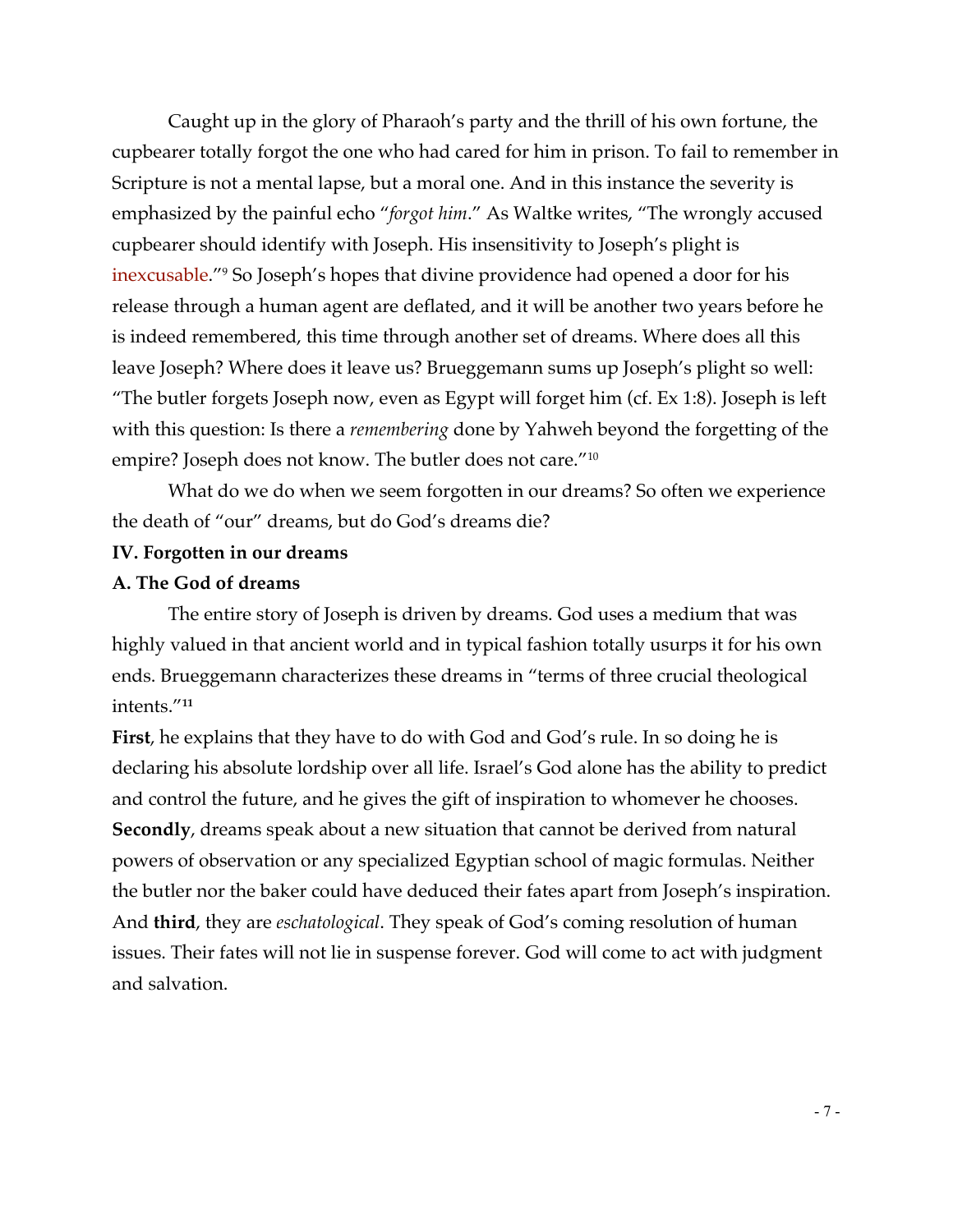The gift of dreams had a big impact on Joseph's faith. As the recipient of the "gift" of interpreting dreams he was filled with the certain hope that though he lived under a foreign power, God not Pharaoh was the only true sovereign. These ephemeral dreams had more power to shape the future than all of Egypt's imperial might. We can see in his eager approach to the butler and baker that even serving an unjust sentence for ten years, Joseph never lost faith in this divine gift. And his own dreams fueled his imagination about his future.

The same gift of inspiration governed Israel's prophets whenever they had to confront imperial powers both in Israel and among the nations with God's future, as Amos writes,

Surely the Lord God does nothing

Unless He reveals His secret counsel

To His servants the prophets. Amos 3:7

And that same gift is given to all believers in the church. God's final revelation was his Son (Heb 1:1-2) and every believer is given the gift of inspiration through the Spirit to know the mind of Christ (1 Cor 2:12-16) and to comprehend a future and a hope that is beyond description (1 Cor 2:9; Rev 21, 22). This gift should give us a bold confidence (Acts 4:13) in spreading the gospel and speaking to issues in a culture that prides itself on its education and expertise (1 Cor 1:21).

# **B. The fulfillment of dreams – heaven's hope and human touch**

But the tension we encounter is the same as Joseph's. We do not know "how" our dreams will be fulfilled. How does the dream ultimately get from heaven to earth? What human agent will God use to unlock Joseph's dreams? The first time Joseph imposes his dreams upon his family with no wisdom, and was cast into a pit and sold into slavery. Ten years pass in silence. And when the door to that prison opened and those two officials walked in with their dreams, Joseph found renewed hope.

But after ten years in a cell, the same man who seemed to be master of dreams and "Dr. of Destiny" is now making a plea for mercy to the very one he delivered.

As Brueggemann writes, "The powerful man born to rule is also a needful one, one of 'the least' (Matt 25:40, 45). In 39:21, it is affirmed that God shows him 'loyalty' (*hesed*). But in 40:14, he asked for 'kindness' (*hesed*), not from God, but from the imprisoned butler. The liberator of the butler is now himself dependent and in need of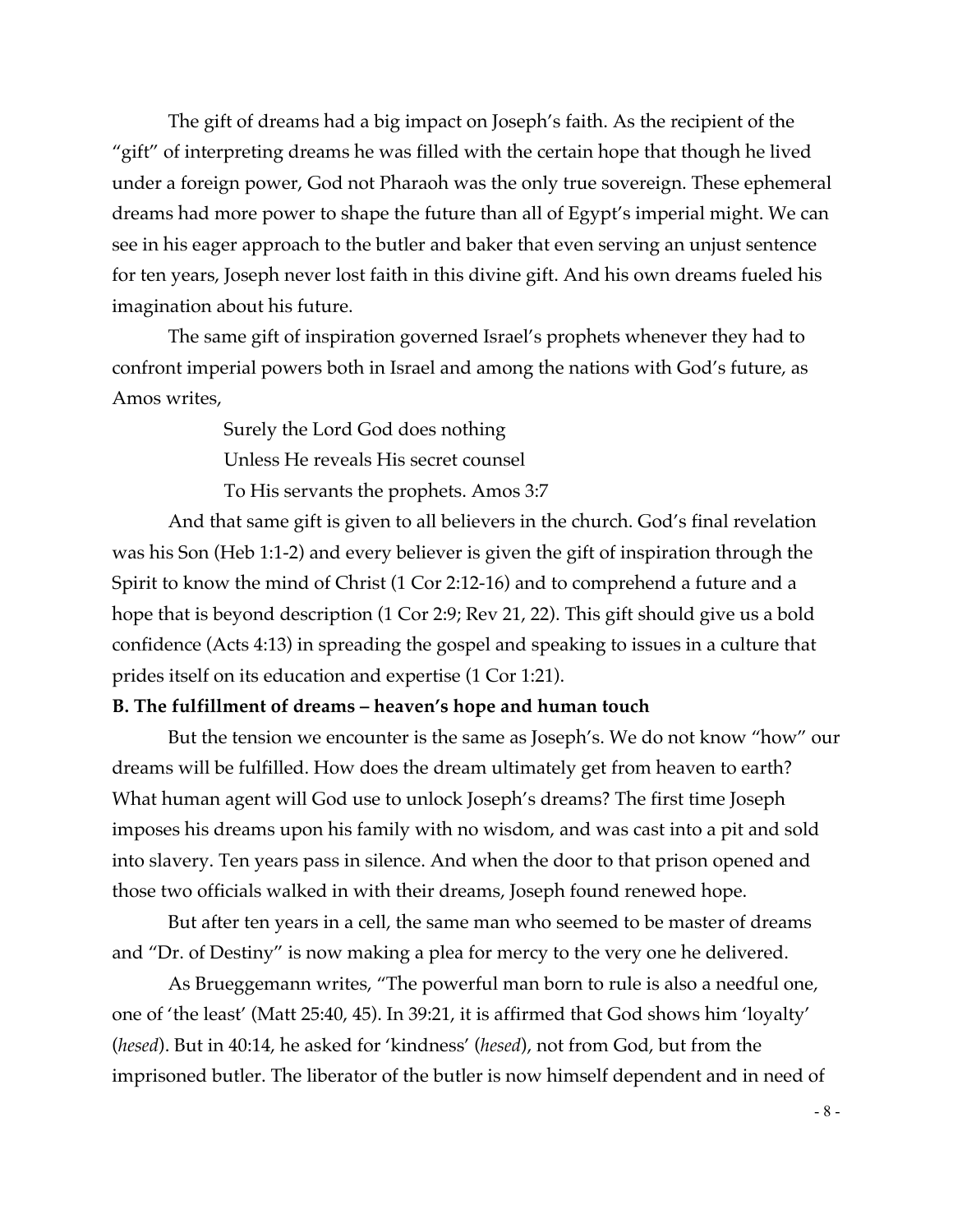liberation. For all his reliance on God, Joseph must depend on the act of a covenantal neighbor."12

In like manner our Lord Jesus, after he powerfully predicts the future destruction of Jerusalem and the establishment of the kingdom of God on earth (Mk 13) is found in utter weakness in Gethsemane making pleas to his disciples to "keep watch" as his soul is "grieved to the point of death" (Mk 14:34). So faith in God and the need for a human touch are not in opposition to each other. Seldom do heavenly dreams get fulfilled without human agents. But in both of these instances, the human touch failed. Joseph was forgotten and Jesus was abandoned. And that brings us to the crux of the whole text.

# **C. The mystery of waiting in our dreams**

Is God still *"with us"* when we are utterly forgotten? As Brueggemann asks, "How do we reconcile the grand claim  $(v. 8)$  which seems utterly effective and the unrelieved pathos (vv. 14-15) which ends in dismay (v. 23)?"13 The answer comes in the most painful of all spiritual disciplines – "*waiting*". God is with us, but as Waltke suggests, "The closing of prison doors is designed by the Lord to open palace doors (Acts 7:10), but only in his timing. Joseph must remain loyal to God, not knowing the future of his own existence."14 Joseph must wait, and so must we. Sometimes all we have left are the promises of God's word spoken into the void of our dark prisons, and in hope we simply endure.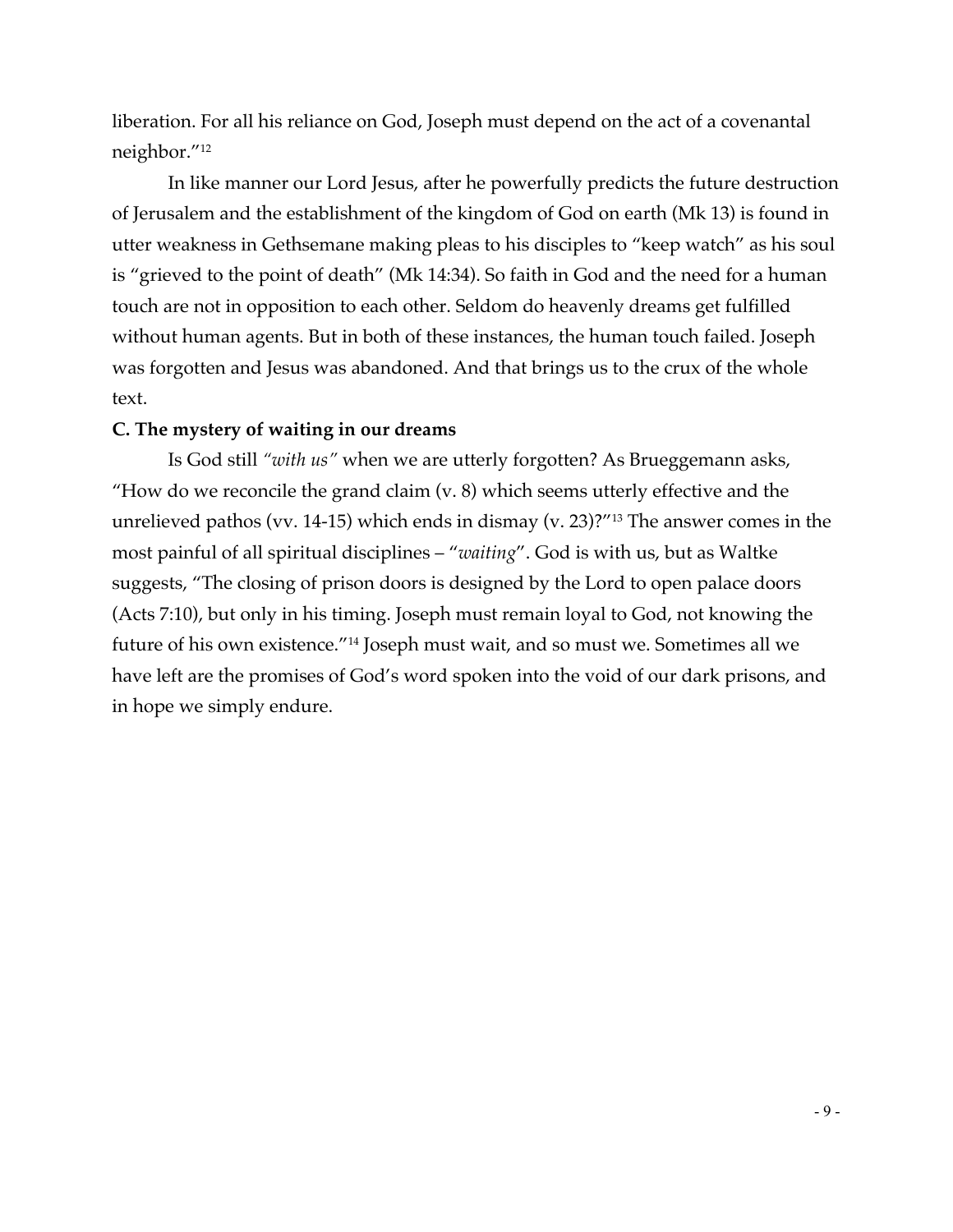My friend, the tomato farmer, said the words he found most comforting during this dark season in his life came from C. S. Lewis' *Screwtape Letters.* The chief devil Screwtape explains to his nephew, Wormwood, why God (the Enemy) withholds his presence from those he loves.

You must have often wondered why the Enemy does not make more use of His power to be sensibly present to human souls in any degree He chooses and at any moment…He is prepared to do a little overriding at the beginning. He will set them off with communications of His presence, which, though faint, seem great to them, with emotional sweetness, and easy conquest over temptation. But He never allows this state of affairs to last long. Sooner or later He withdraws, if not in fact, at least from their conscious experience, all those supports and incentives. He leaves the creature to stand up on its own legs-to carry out from the will alone duties which have lost all relish. It is during such trough periods, much more than during the peak periods, that it is growing into the sort of creature He wants it to be. Hence the prayers offered in the state of dryness are those which please Him best…Our cause is never more in danger than when a human, no longer desiring, but still intending, to do our Enemy's will, looks round upon a universe from which every trace of Him seems to have vanished, and asks why he has been forsaken, and still obeys.<sup>15</sup>

My friend kept obeying, and finally after three years went to his favorite place on a hill overlooking the city to pray. There he cried out in his pain, "God if you don't speak to me, I can't go on!" When he returned to his car and descended down the mountain there came the strange sensation of God's warmth and sweet Presence that he had so remembered. It filled the car and remained with him all the way home. About a year ago, I got a knock on my door. It was Carlos. He was smiling again. After a few tears of embrace he introduced me to his new wife.

In two years time Joseph will emerge from prison vindicated and exalted in ways that defied even the best of his imaginations. And his example of waiting would shape Israel's imaginations for a future out of exile and beyond:

Yet those who wait for the LORD